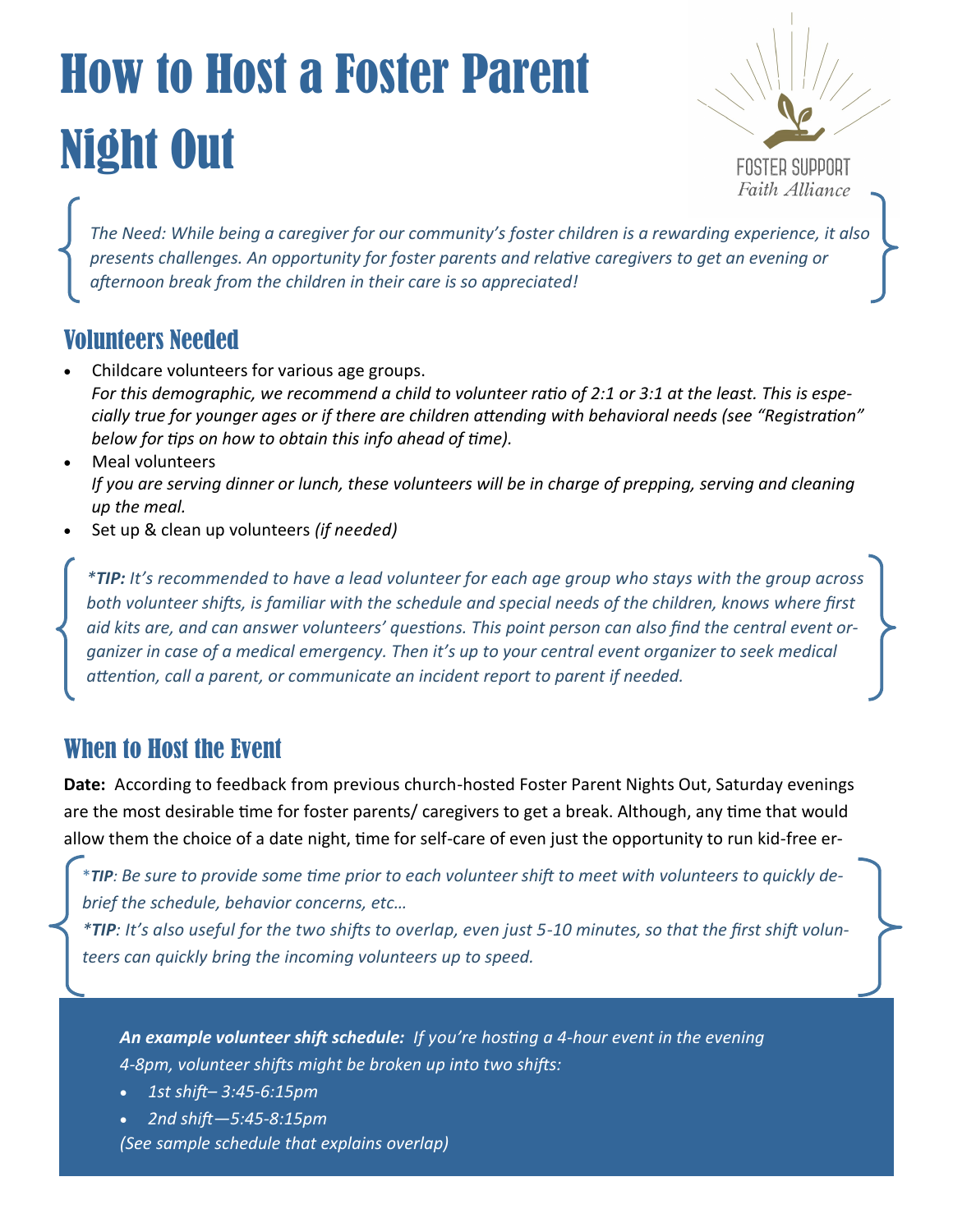## Volunteer & Safety Policies

 Your volunteers will need to abide by the same church policy/liability as your children's ministry volunteers.

\**We can provide a sample children's ministry volunteer policy upon request*

 For the Foster Support Faith Alliance to advertise your event, your volunteers must also receive some training in trauma-informed caregiving.

\**We can provide training material and a 30-minute training video.*

- Consult your children's ministry Director to find out the following childcare policies:
	- $\Rightarrow$  Restroom trips and diaper changing
	- $\Rightarrow$  Ratio of volunteers to children (\*although, we'd recommending increasing it to 1:3 or even 1:2 for this population)
	- $\Rightarrow$  Security within the building
	- $\Rightarrow$  Teen helpers
	- $\Rightarrow$  Filing an incident report
	- $\Rightarrow$  Whether volunteers can bring their own children with them

## Setting up Event Space

This event can be done either using multiple rooms in your church building or with all children together in one large gym (as long as you're able to separate the young children from more rambunctious older children)

Here are some things to consider in planning the use of your space:

- 1. Divide up your space and time into various activity stations and provide a variety of different types of activities *(see "Activities" below).*
- 2. Conduct an audit of your childcare space for safety and security from the lens of children who are unfamiliar with the boundaries of your space and could have a tendency to run. *On Sunday mornings you might keep the classroom door open because your students know not to leave the classroom. But for this event a physical boundary might be necessary to keep children contained in the room.*
- 1. For game/craft rooms, break up large spaces with tables, dividers, or activities. Ask, "Is this space big enough for kids to run or be too rambunctious?" If the answer is yes, then they probably will do it.
- 2. If rotating between various areas of the church for activities, please remember that this is introducing a time of transition and an opportunity for runners to escape. You might want to keep such transitions to a minimum- especially with preschool-age children who might not be familiar with the practice of staying in a line and not running off.
- 3. Try to limit the noise and commotion in your space. Make sure the space is large enough for the number of people in it, possibly avoid playing music in the background of an already noisy room. If room allows, consider a "Quiet Room/ Area" for children who might become over-stimulated.
- 4. Consider the location of restrooms and be prepared that if they are outside of the space you're using for childcare, it will require 2 volunteers to take children to the restroom (in case one has to chase after a "runner," you'll still have one volunteer staying with the children in the restroom).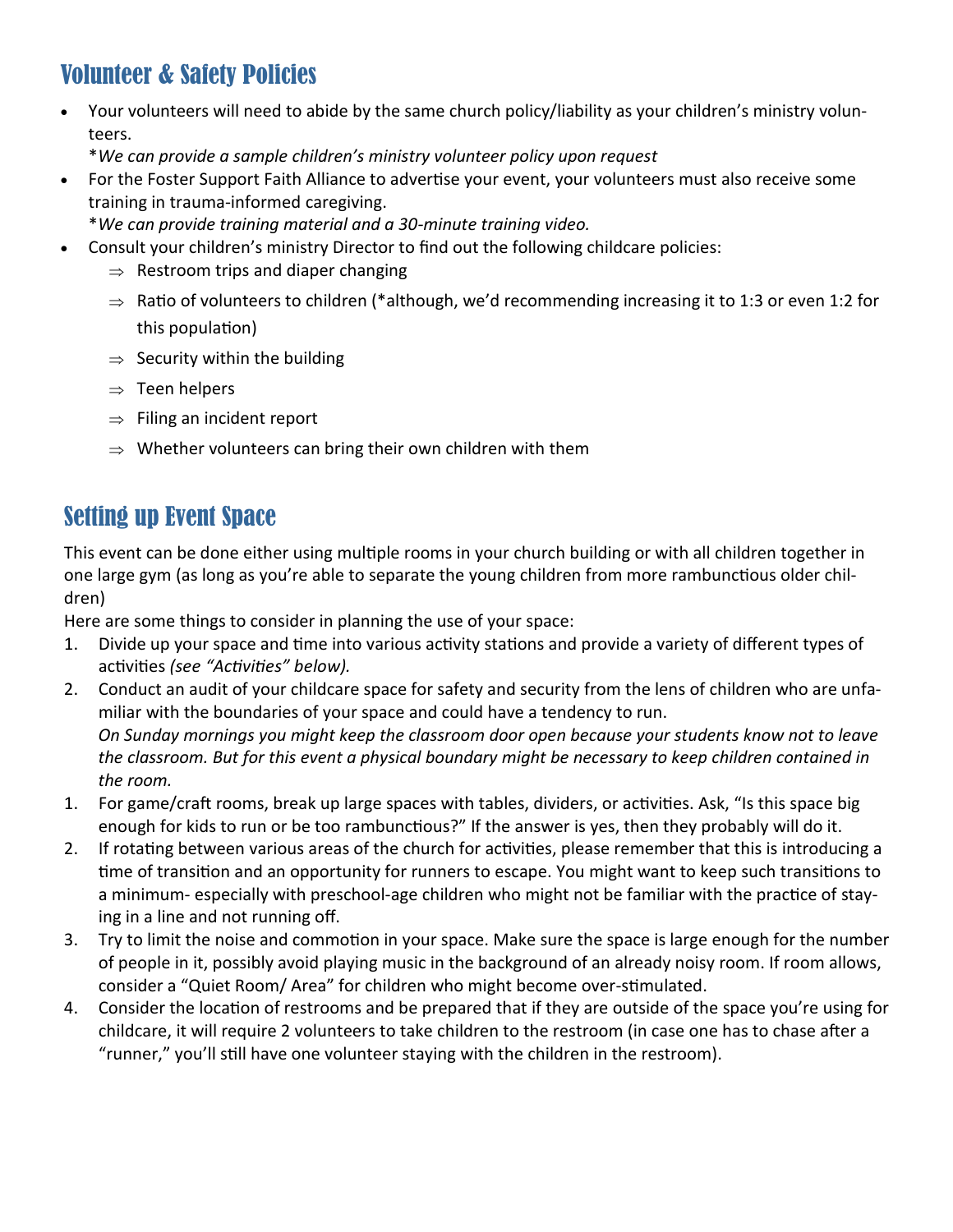## **Activities**

1. Offer plenty of diverse activities so that there's something for everyone:

Crafts

- high energy gym games
- \**We can provide a list of group gym games upon request.*
- board games and other quiet activities
- Quiet room/space
- Movie and/or meal



- 2. Recognize that attention spans might be shorter than your average Sunday school population. If children are rotating between stations, think through whether volunteers will stay at each station or rotate through with the same group of kids.
- 3. When planning developmentally appropriate activities, use ones that are intended for ages younger than your attendees.

*Often children who are trauma-exposed function at a younger age emotionally and/or developmentally then their chronological age. If choosing an activity for 5-year-old attendees, you might want to choose a craft that a 3-year-old could easily complete.*

4. A short movie is a great way to break up the time and allow the kids a time to rest. Be sure to have a back -up activity selected for children who aren't able to sit still for the movie.

#### **A Sample Activity Rotation might look like this:**

- Classroom activities (crafts, board games, etc… )
- Gym time
- Dinner
- Movie
- Gym time again
- 5. If moving between various spaces in the building (i.e. moving from gym time to classroom time, to a dinner location), please be conscious of security issues and how volunteers might keep all children together

*\*Tip: preschool children pose the greatest "flight risk" when moving from space to space, so you might want them to stay in their classroom other than one gym session to burn off some energy. Our previous hosts have also found that it works much better to bring dinner to the preschool-age children in their classroom.*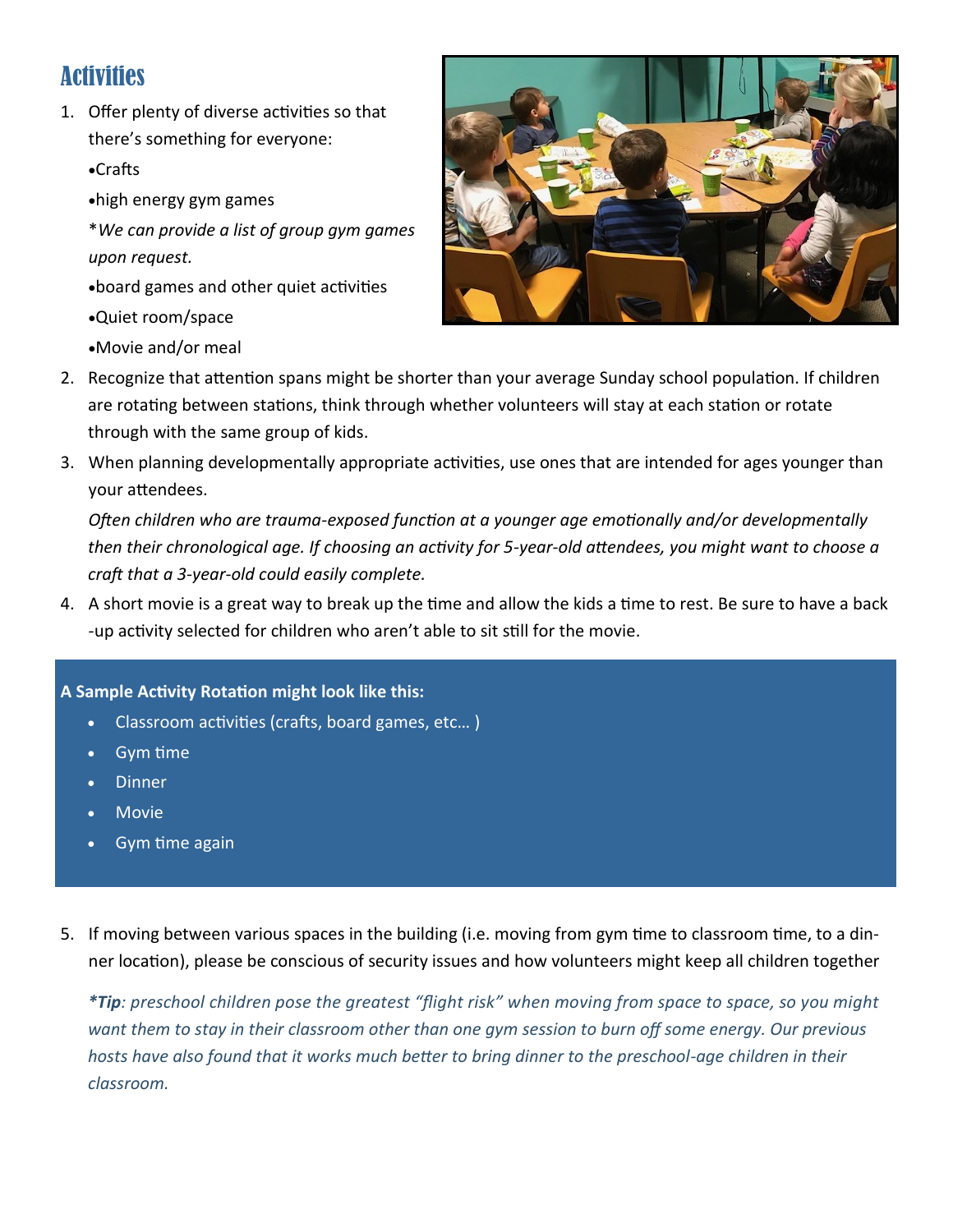## **Registration**

1. An online registration form is the best way to get all of the information you might need in providing care for kids attending

You can see a sample registration form using Google Forms [HERE.](https://docs.google.com/forms/d/18muUPAoTDL-7diJft0iOdZ7jvtwyCnn3FVS_9ns03Rw/edit)

### **Please be sure to include the following information on your registration form:**

- Child's Name & age
- Parents name and at least 2 emergency contact numbers
- Allergies

\* *You may want to include the basic menu for the night and instruct parents that if children are unable to eat what's on the menu, they will need to provide their own food*

- Is child potty-trained? (please note if they need bathroom break reminders)
- Any behavioral concerns volunteers should know about (i.e tendency to run, behavioral issues, needs assistance with toileting or eating, etc….)
- (If children are being split into age groups) Is there any reason child should not be in designated age group (i.e. emotional immaturity, necessary for child to stay with a sibling, etc…)?

**\*You will also need to provide a waiver form for parents to sign (either online or in person) that gives you permission to seek medical attention in the case of emergency and absolves the church of liability.**

2. Once you receive the registration information, be sure that each volunteer has access to the list of children, as well as any special concerns listed on their registration.

*Tip: if you have a child that might have higher behavioral needs (i.e. a runner, extreme difficulty with transitions, etc…) you might have a volunteer assigned to keep an eye on this particular child- giving them more one on one care.*

3. Use nametags for both children and volunteers. Diaper bag labels with names are also useful.

*\*Tip: Diaper bags are another consideration for preschool age children moving from room to room. Many of these preschoolers are not yet potty-trained and so diaper bag transportation should be taken into consideration.*

4. Be sure to check children in when they arrive and make sure that an approved adult checks them out when they leave.

*Making sure children connect to the correct caregiver is vitally important with this population that often has connections to both bio parents and foster parents.*

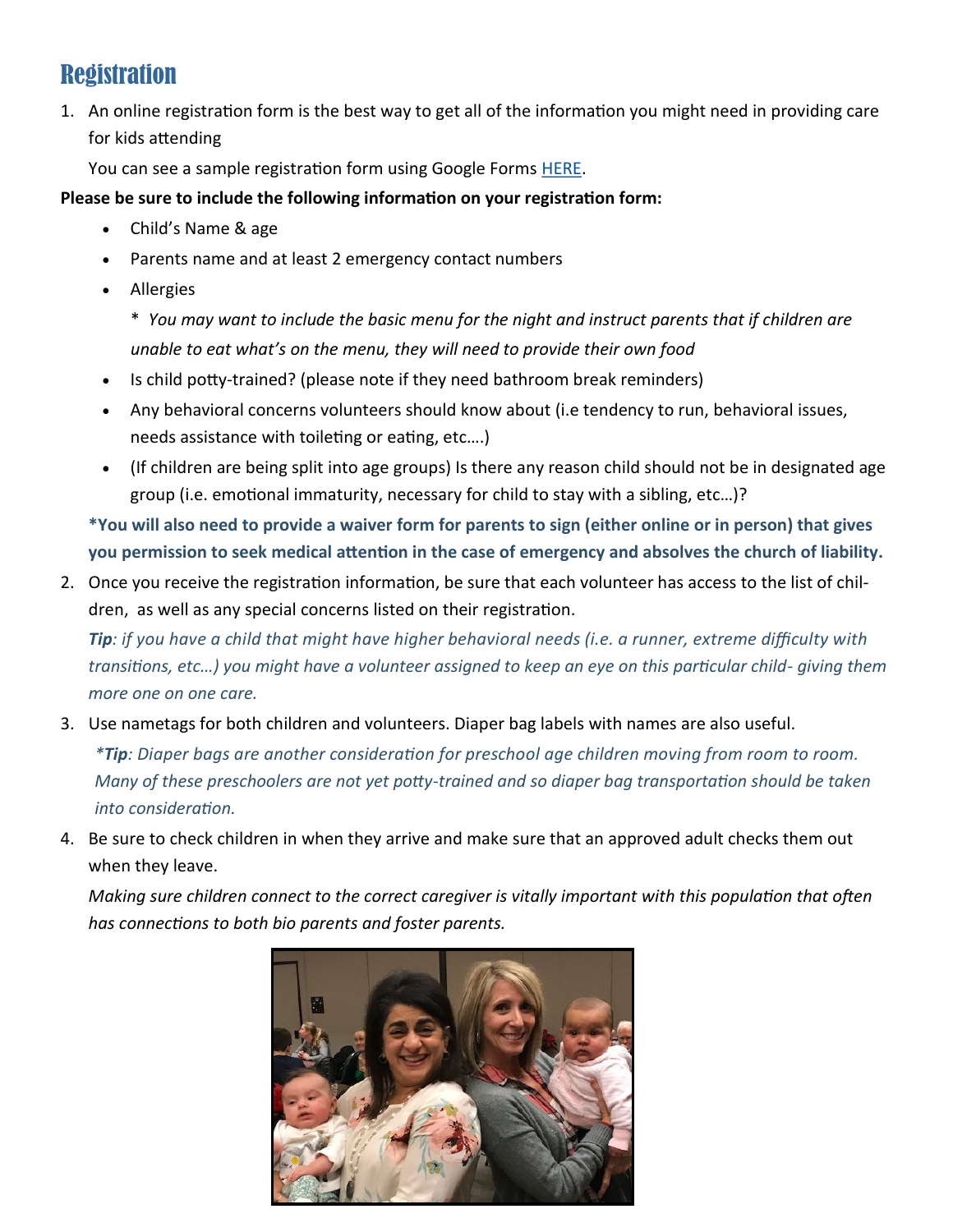## **Publicity**

- Your event can be advertised on the Fostering Together Facebook pages, groups, and potentially in an email to local foster parents. (Your event must be inclusive to be advertised through Fostering Together).
- The Foster Support Faith Alliance will also advertise your event, as long as volunteers have received some basic trauma-informed training (*again, we have training material available).*
- $\bullet$  Other licensing/support agencies might be willing to advertise. Email [maneill@ugm.org](mailto:maneill@ugm.org) for contact emails.

## More Info/ Tips

- **1. Best practices for safety, caring for children, easing transitions etc.. Can be found in our separate "Trauma-Informed Childcare Training" Hand-Out.**
- **2.** No identifying photos are to be taken of kids currently in foster care (regardless of whether foster parents give permission).
- 3. Sample schedules are available below for either layout: using one large space or numerous small spaces.
- 2. Be sure to provide a high-protein snack later in the evening between dinnertime and pick-up. Many times kids are too excited to eat much at dinner and then blood sugar crashes before the night is over.
- 3. If you want to further encourage these foster parents, you might consider collecting small gift bags, gift cards, or maybe raffling off a date night experience to give foster parents who attend. This also provides a way for your congregation to still be involved in the event even if they cannot volunteer.